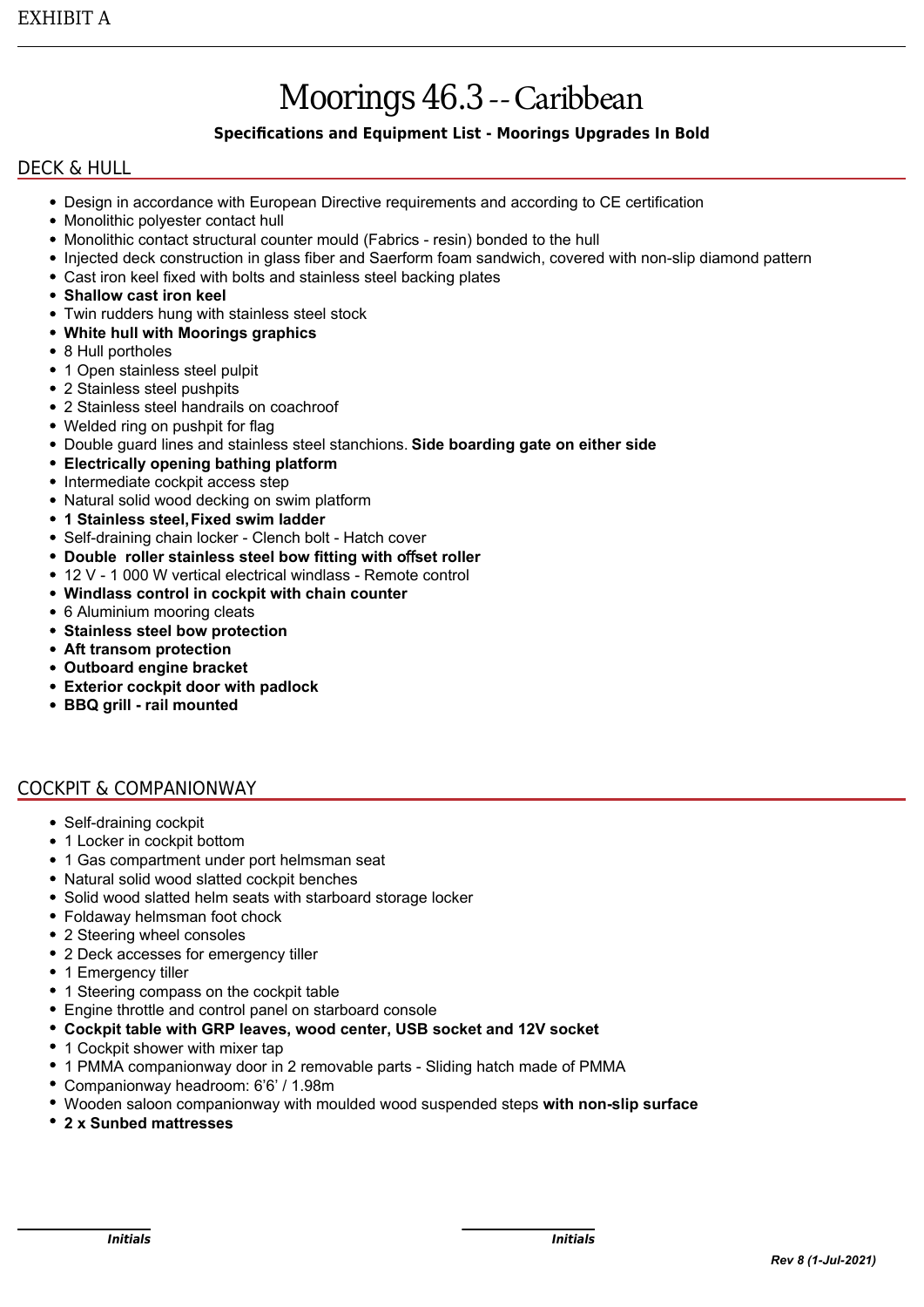- 1 Stainless steel, companionway handrail to port
- **Bimini & dodger**
- **Fitted cockpit cushions**
- **Opening porthole in the cockpit for aft cabins with mosquito screens**

# MAST, RIGGING & SAILS

- **Classic 9/10 anodised aluminium mast, 2 spreaders**
- Anodised aluminium boom
- Cathedral type single-strand stainless steel standing rigging
- Split backstay
- Rigid boom vang with tackle
- **Custom heavy duty battened charter mainsail**
- **Custom heavy duty charter furling genoa with Moorings blue UV protection strips**
- **Stackpack lazy bag with Moorings logo**
- **Profurl furler**
- All lines brought back to the helm stations (except boom topping lift and genoa halyard)
- **Electric winch port side H46.2 STAEH**
- **Electric winch starboard side H46.2 STAEH**
- 2 Stand up mainsheet blocks on the coachroof
- Complete running rigging: Main halyard, Genoa halyard with cleat on mast, Boom topping lift with cleat on mast, Mainsheet, 1 Self-tacking jib sheet
- 6 Clutches
- Halyard covers
- 2 Flag halyards
- 1 Aluminium Speed Grip winch handle
- 2 Winch handle holders

# SALOON/INTERIOR

- **Brushed Alpi oak interior**
- **Dark grey paneling**
- **Silver macedemia faux leather fabric interior cushions**
- Saloon headroom: 6'7'' / 2.01m
- U shaped saloon bench
- Saloon table wooden top
- **Saloon table converts to a double berth**
- Central seat facing the table, with backrest
- Mirror on bulkhead, at base of companionway
- Storage under bench seats
- Bookshelf against forward bulkhead
- 1 Electrical panel for access to electrical connections (to starboard)
- Blinds on port lights
- 2 Opening deck hatches with mosquito screen/blinds

# GALLEY

- Fore and aft galley counter
- Work top in Clay compact with Corian fiddles
- Stainless steel sink 2 rectangular basins 1 Mixer tap with hot/cold water under pressure Clay compact sink cover with cutting board function on back
- 1 Gas cooker 2 burners Stainless steel oven on gimbal Stainless steel protection handrail
- **Top loading and front loading fridge**
- 3 Closed high shelves, 1 High open cubby hole locker
- Bin with access on the work top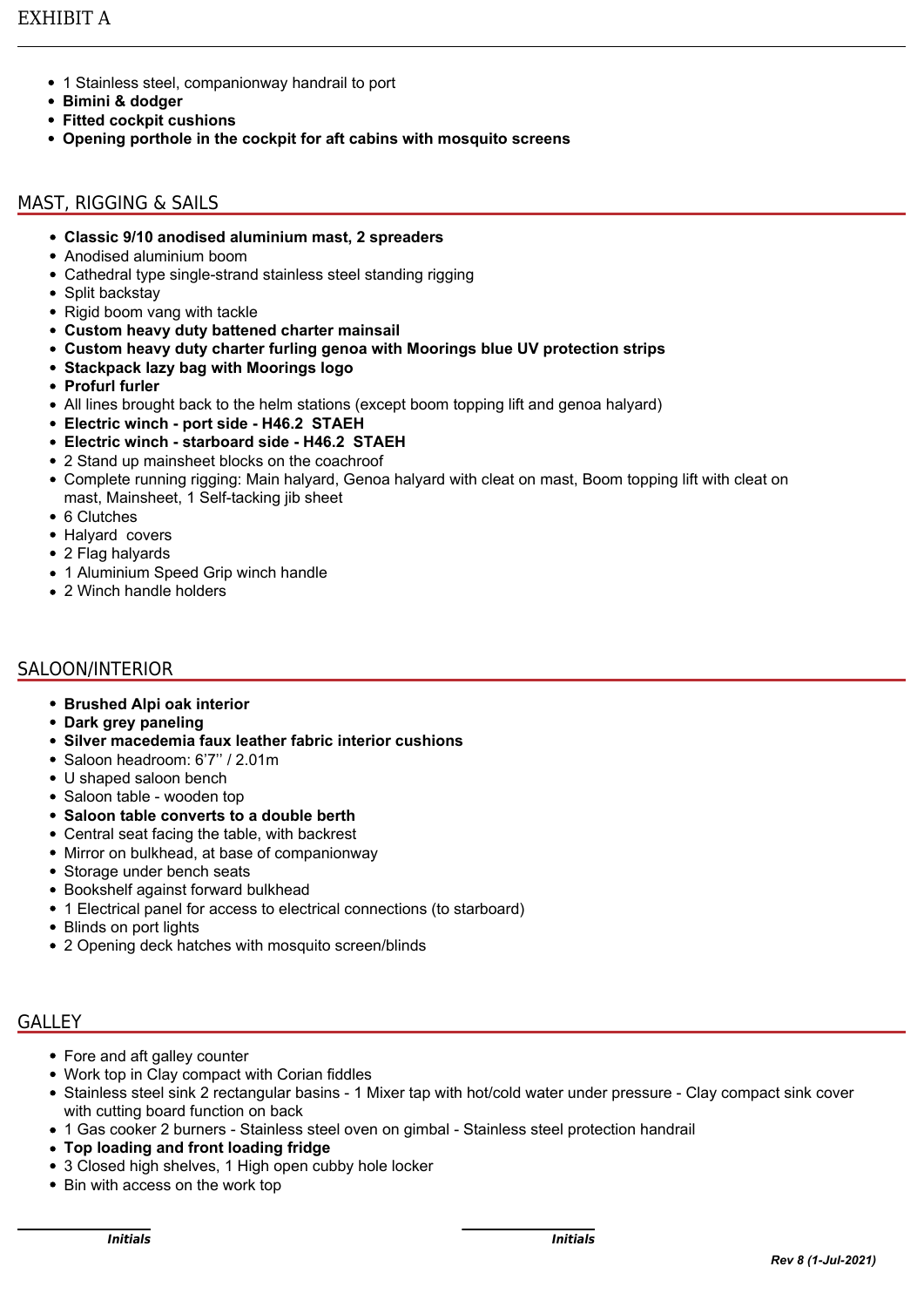- 1 Lower unit: 3 Storage drawer
- 1 Low unit: 1 Drawer 1 Door
- 1 Opening portlight with curtains in the coachroof side window
- 1 Hull porthole with mosquito screens
- **Microwave oven in galley**

# OWNER CABIN

- Headroom: 6'5'' / 1.95m
- Central double bed (6'7'' x 5' x 4'2 / 2.00m x 1.53m x 1.23m)
- 2 Hanger closets, open storage compartment along the hull, 6 upper lockers, 1 drawer under the bed
- 1 Storage locker either side of the bed
- 2 Night tables
- 2 Flexible and adjustable bedside lamps
- **2 USB sockets**
- **2 Flush deck hatches with mosquito screen/blind**
- 2 Hull portholes with sliding blind and mosquito screens

# OWNER CABIN HEAD COMPARTMENT

- 2 private, separate compartments
- Headroom: 6'4" / 1.93m
- Head compartment features: **Electric toilet**, 1 polyester basin with mixer tap, 1 cabinet with mirror, toilet accessories, 1 deck hatch with mosquito screen/blind
- Separate shower compartment features: Shower with wooden seat, white polyester shower base, 2 storage closets, 1 deck hatch with mosquito screen/blind, basin with mixer tap

## AFT CABINS

- 1 Double bed (6'9'' x 4'7'' / 2.05m x 1.40m)
- 2 Cupboards 1 Cubby hole locker
- 1 Bed access sideboard
- 2 flexible and multi-directional reading lights at bedhead
- **2 USB sockets**
- **1 Hull porthole with sliding blind and mosquito screens**
- 1 Cockpit opening window with curtain under cockpit seats
- 1 Fixed cockpit window with curtain on the coaming

## AFT HEADS

- Access from the saloon or the aft cabins
- Headroom: 6'4" / 1.92m
- **Electric flushing toilets**
- 1 Polyester basin 1 Hot/cold water mixer tap
- 1 Cabinet + Storage space under the basin
- 2 Mirrors
- Toilet accessories

# ENGINE & CONTROLS

- 1 Engine access through companionway (opening with 2 gas struts) Engine access through aft cabins
- **Yanmar 4JH57 57 hp diesel engine**
- Engine control at the starboard helm station
- Engine compartment: Soundproofing foam Ventilation: 3 air intakes and 1 forced air outlets
- 1 Alternator 12 V / 125 Ah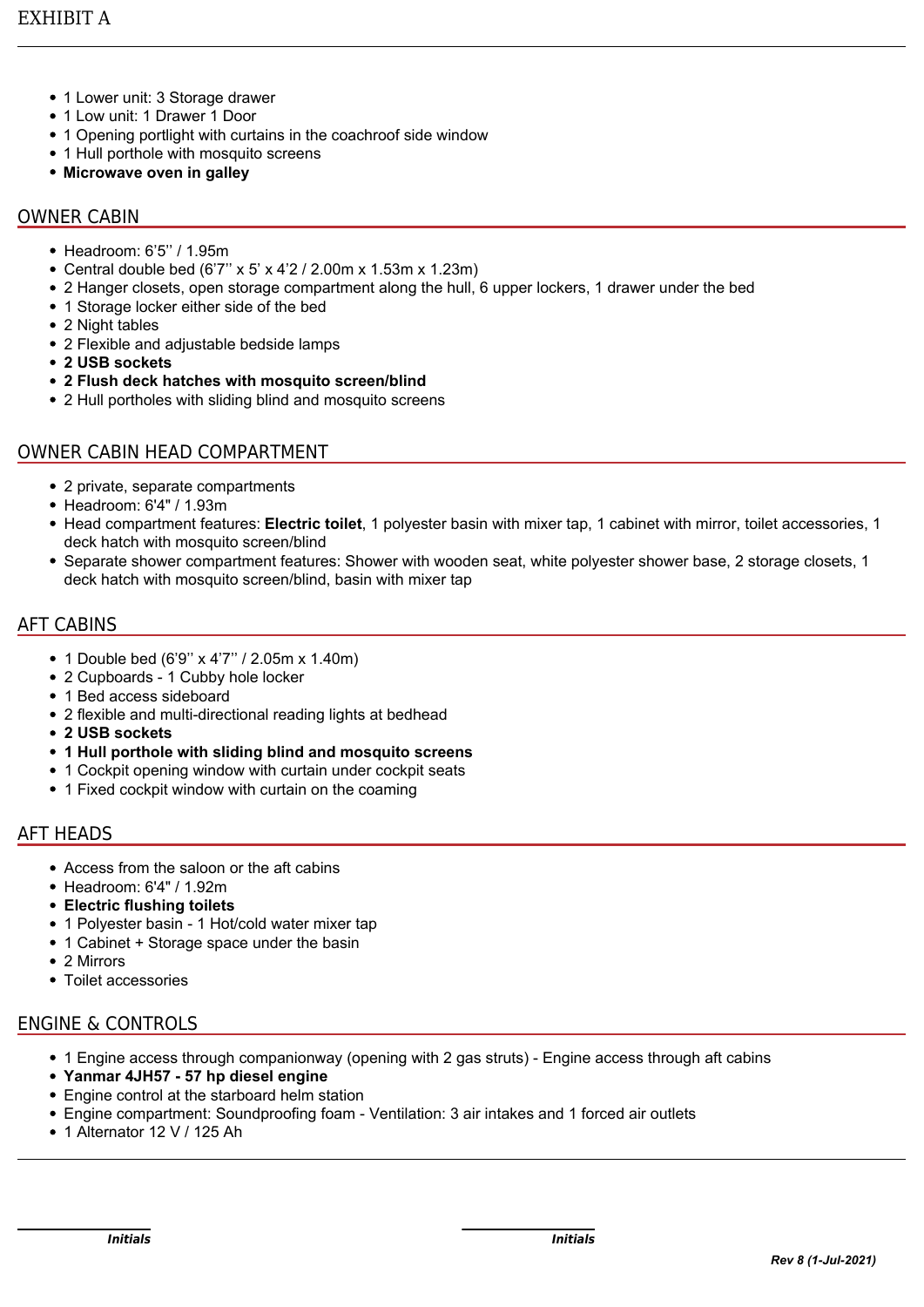- 1 Rotomoulded diesel tank 200 L / 53 US Gal (under starboard aft berth) Electronic gauge alarm 1 Deck filler
- Filters: Sea water Diesel Water separator
- Fixed three blades propeller
- 1 Engine access through companionway (opening with 2 gas struts) 2 Engine access through aft cabins
- **Bow thruster**

### ELECTRICAL INSTALLATION

- 12v Circuit
- 2 service batteries (120 Ah) 1 Engine battery (120 Ah)
- 1 Power distributor
- 12 V Electrical panel (Fuses Voltmeter Water gauge Fuel gauge Battery warning Fuel warning Water warning)
- 110v outlets and USB in cabins
- 1 Shore power socket
- Lighting: Overhead lights Reading lights Reading light, flexible and multi-directional
- LED navigation lights: 1 masthead light 1 steaming light 1 anchor light on masthead
- **Hifi: Fusion + interior loudspeakers & waterproof exterior speakers**
- **Smart TV**
- **B&G ZEUS 3, Autopilot, Wind & Depth,VHF with AIS**
- **Saloon & galley LED indirect lighting**
- **Fans in saloon and all cabins**
- **Battery charge display, Navicolor screen (3.5")**
- **1 40amp battery charger**
- **AGM batteries in lieu of standard**
- **Generator**
- **Air conditioning**
- **Inverter**
- **Underwater light**
- **2 x 75w solar panels on coachroof**
- **Wifi Smarthub**

#### PLUMBING INSTALLATION

- 1 Rotomoulded freshwater tank 330 L / 87 US Gal, under berth in forward cabin 1 Deck filler
- **Additional fresh water tank (200 L / 53 US Gal)**
- Pressurised electric water pump Expansion tank Inline filter
- 40L / 11 US Gal Electric water heater (engine use)
- Electrical shower drain pumps
- 1 Electric bilge pump
- 1 Manual bilge pump
- 1 Electric pump for fridge drain

## SAFETY GEAR

- **Primary (stainless steel) and secondary (galvinized) anchors**
- **6 x Fenders**
- **6 x Mooring / dock lines**
- **Lifejackets and safety harnesses per max pax**
- **Bell**
- **Flare kit**
- **Binoculars**
- **Navigation tools: Parallel rule, compass, dividers**